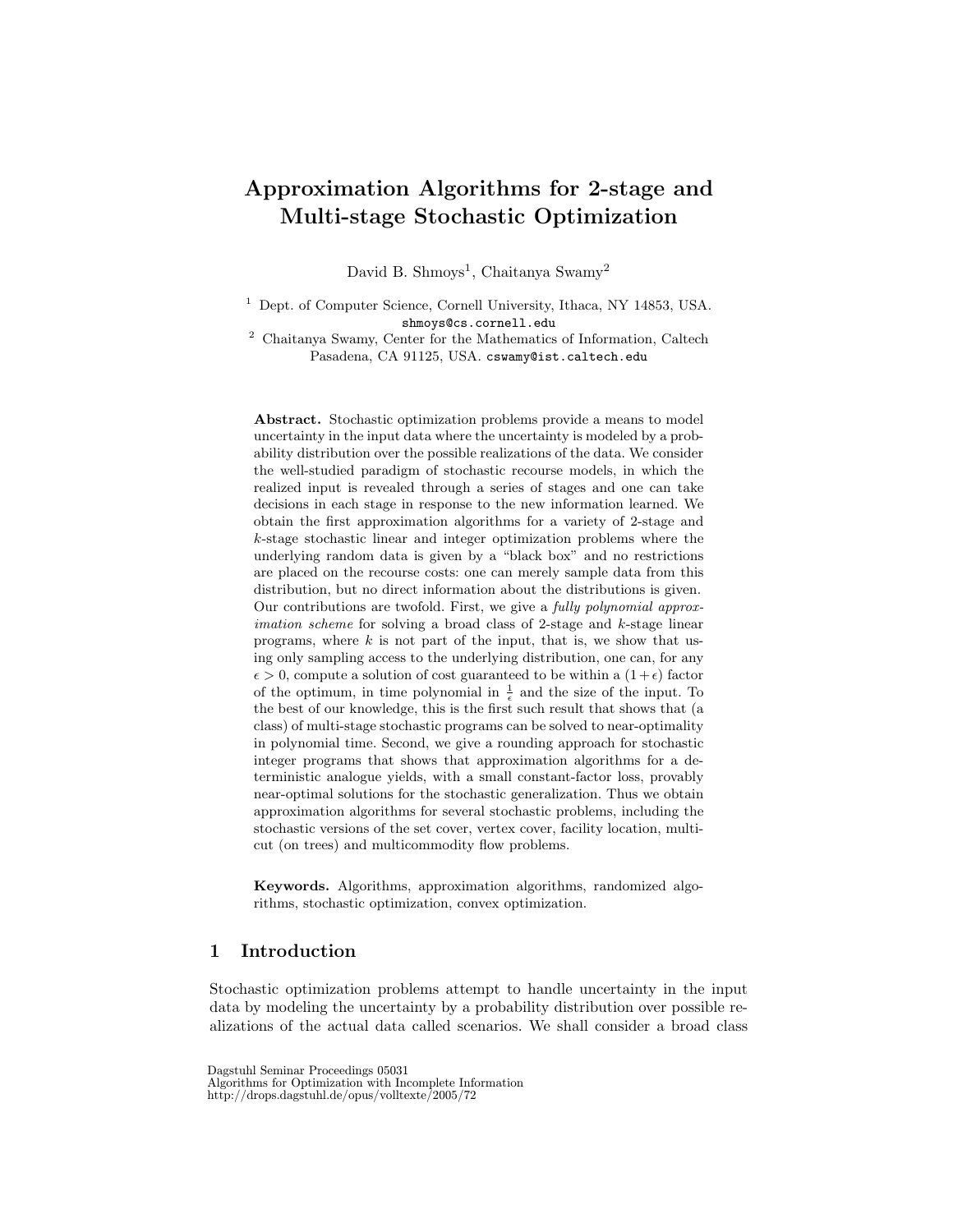#### 2 D.B. Shmoys, C. Swamy

of these problems, called multi-stage stochastic programming problems with recourse, where the uncertainty evolves through a series of stages and one take decisions in each stage in response to the new information learned. Multi-stage stochastic programming is an area that has received a great deal of attention within the Operations Research community, both in terms of asymptotic convergence results, as well as computational work in a wide variety of application domains. These problems are often computationally quite difficult, both from a practical perspective, as well from the point of view of computational complexity theory with even extremely specialized (sub)problems being  $\#P$ -complete [\[4\]](#page-4-0).

Our Results We obtain the first approximation algorithms for a variety of multistage stochastic linear and integer optimization problems without placing any restrictions on the underlying probability distribution or on the cost structure of the input. Our results are obtained in the "black-box" model where one is only provided with sampling access to the distribution, but no direct information about the distributions is given. For multi-stage problems, we require a procedure that can generate, given a series of outcomes for the initial stages, a sample of the input according to the conditional distribution (given those outcomes). The results mentioned here are taken from two papers [\[13](#page-4-1)[,16\]](#page-4-2) and a note [\[17\]](#page-4-3).

Our results have two principal components. First, for a broad class of 2-stage and k-stage stochastic linear programs (LPs), where  $k$  is not part of the input, we devise an algorithm, that given any  $\epsilon > 0$ , computes a solution of objective function value within  $(1+\epsilon)$  of the optimum, in time polynomial in  $\frac{1}{\epsilon}$ , the input size, and a parameter  $\lambda$  that is the ratio of the cost of the same action in successive stages, which is a lower bound on sample complexity in the black-box model. The class of LPs considered is rich enough to capture the fractional versions of a variety of combinatorial optimization problems, such as, multicommodity flow problems, covering problems, facility location problems, connectivity problems. The algorithm in [\[13\]](#page-4-1) for 2-stage programs, is based on reformulating the stochastic linear program, which has both an exponential number of variables and an exponential number of constraints, as a compact convex program, and adapting the ellipsoid method from convex optimization to solve the resulting program to near optimality. In doing so, a significant difficulty that we must overcome is that even evaluating the objective function of this convex program at a given point may be quite difficult and provably hard. This algorithm uses a suitably defined approximate subgradient, which we show is computable in polynomial time using samples from the distribution, to generate cutting planes for use in the ellipsoid method.

More recently, in [\[17\]](#page-4-3), using this notion of an approximate subgradient, we show that the *Sample Average Approximation* (SAA) method, which is the algorithm of choice in the computational stochastic programming literature, is also a polynomial time algorithm for the class of 2-stage problems considered in [\[13\]](#page-4-1). The SAA method is a natural approach to computing solutions in the black-box model where one first samples from the distribution some N times, and then solves a sample average problem where the actual distribution is approximated by the distribution induced by the samples. By arguing that the subgradient of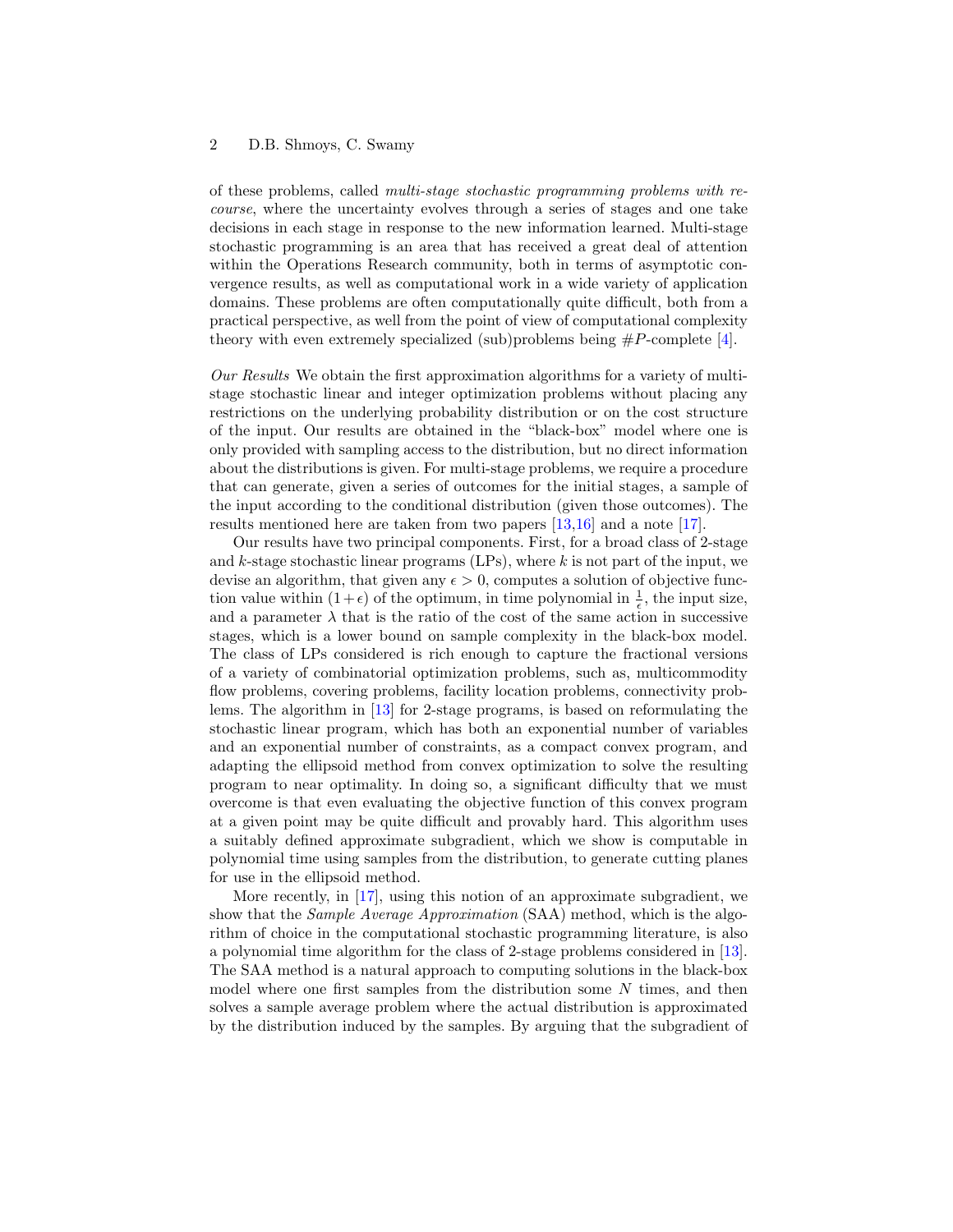the sample average objective function is an approximate subgradient of the true function, we are able to show that for any  $\epsilon > 0$ , the sample size required for guaranteeing a near-optimal solution is polynomially bounded in the input size,  $\frac{1}{\epsilon}$ , and  $\lambda$ , thereby obtaining a more efficient procedure for the 2-stage problem. Our proof technique is different from that of Kleywegt, Shapiro, and Homem-De-Mello [\[8\]](#page-4-4), and yields a much better bound on the sample size than the bound in [\[8\]](#page-4-4) for 2-stage problems.

Furthermore, using the framework of establishing closeness in subgradients, we were able to show recently [\[16\]](#page-4-2) that the SAA method converges in polynomial time even for (our class of) multi-stage stochastic programs with an arbitrary distribution. To the best of our knowledge, in the black-box model, no bounds were known previously on the sample size required to guarantee nearoptimality for multi-stage programs with arbitrary distributions, either for the SAA method, or for any other algorithm. The only work we are aware of is a recent result of Shapiro [\[12\]](#page-4-5) which proves bounds on the sample size required by the SAA method under the strong assumption that the distributions in the different stages are independent.

Complementing our results on stochastic linear programming, we give a general rounding approach to convert a fractional solution to the stochastic LP to an integer solution, that shows that any LP-based approximation guarantee for the deterministic analogue (where all the data is known is advance) yields a guarantee for the stochastic generalization with only a small constant-factor loss in the guarantee. Thus, we can lift existing algorithms and guarantees for deterministic integer problems to obtain approximation algorithms for stochastic integer optimization problems. We thereby obtain approximation algorithms for several 2-stage and multi-stage problems, including the stochastic versions of the set cover, vertex cover, facility location, multicut (on trees) and multicommodity flow problems. Moreover, the performance guarantees we obtain, in several applications, improve upon previous results that were obtained in weaker models [\[2,](#page-3-0)[10,](#page-4-6)[7,](#page-4-7)[5\]](#page-4-8).

Related Work Although stochastic recourse problems, both linear and integer programs, have been extensively studied, relatively little is known about polynomial-time algorithms that deliver provably near-optimal solutions to the stochastic linear or integer program. We briefly review some of the work that deals with proving such worst-case results; for a more detailed account, the reader is referred to the papers [\[13](#page-4-1)[,16\]](#page-4-2), Swamy [\[15\]](#page-4-9), Birge and Louveaux [\[1\]](#page-3-1), and the survey by Stougie and van der Vlerk [\[14\]](#page-4-10).

In the stochastic programming literature, it is common to distinguish between the 2-stage setting and the multi-stage setting. The SAA method for solving 2 stage stochastic programs has been well-studied in the stochastic programming literature, but relatively fewer results are known that bound the the sample size required to obtain a near-optimal solution (with high probability). Kleywegt, Shapiro, and Homem-De-Mello  $[8]$  (see also [\[11\]](#page-4-11)) prove a bound that is polynomial in the dimension of the problem, but depends on the variance of a certain quantity (calculated using the scenario distribution) that might be exponential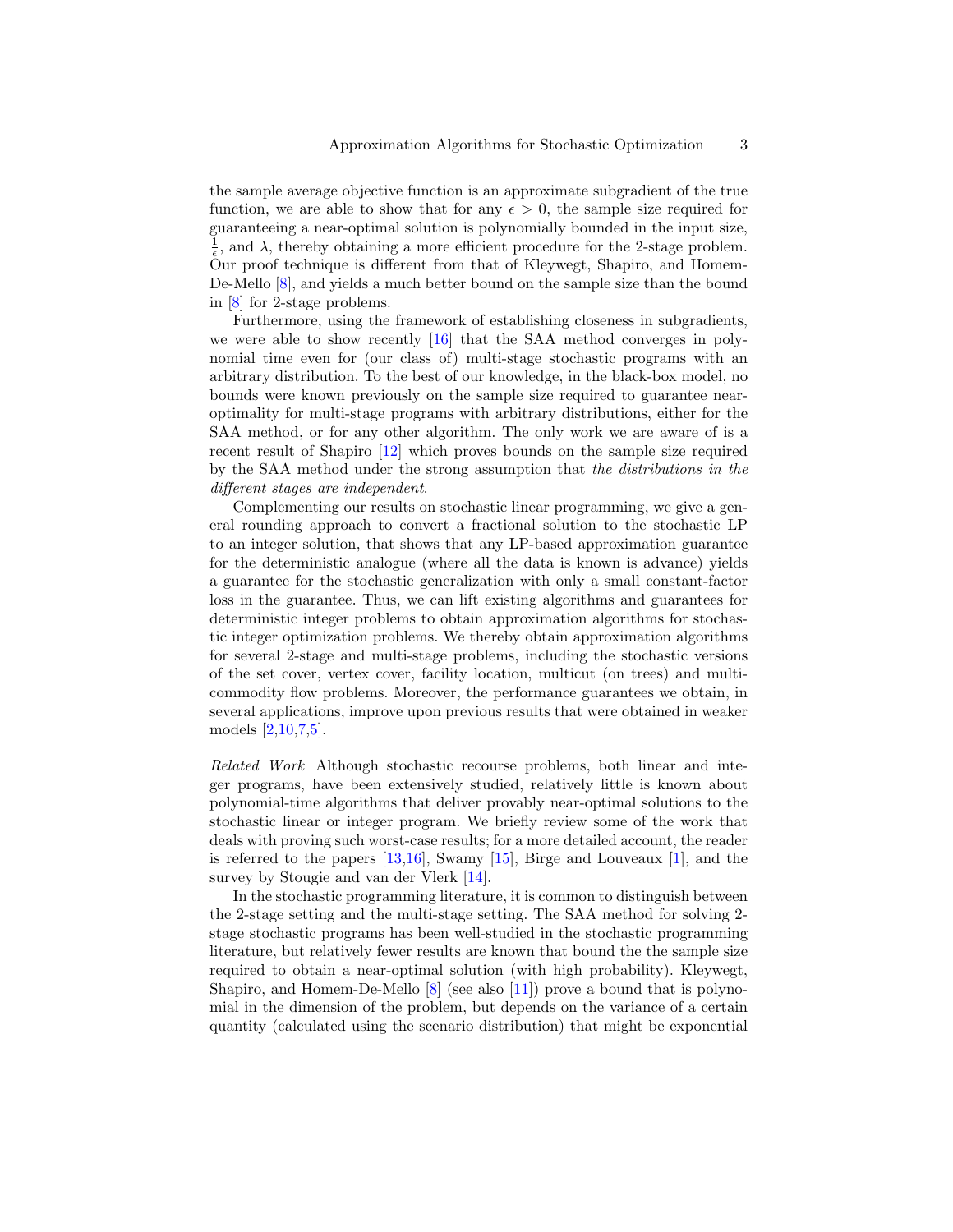#### 4 D.B. Shmoys, C. Swamy

in the input size and the parameter  $\lambda$ , even for our structured class of LPs. The dependence on  $\lambda$  is unavoidable in the black-box model; ours is the first result to show an upper bound on the sample size that is polynomial in the input size and  $\lambda$ . In an effort to reconcile the contrast between our results and the bounds in [\[8\]](#page-4-4). Nemirovski and Shapiro (personal communication) recently showed that for the 2-stage stochastic set cover problem with non-scenario-dependent costs, if one preprocesses the input to eliminate certain first-stage decisions, then the upper bound of [\[8\]](#page-4-4) becomes polynomial in  $\lambda$ . Nesterov and Vial [\[9\]](#page-4-12), and Dyer, Kannan, and Stougie [\[3\]](#page-4-13) also give algorithms for solving stochastic linear programs; both these results require a number of samples that depends on the maximum variation in the objective function value, which in general is not polynomially bounded.

The study of 2-stage stochastic integer programs from the perspective of approximation algorithms design is a relatively new area. Prior to our results, all work in this area was restricted to models where there are limitations imposed either on the class of probability distributions, or on the cost structure of the two stages. The first approximation result appears to be due to Dye, Stougie, and Tomasgard [\[2\]](#page-3-0), who consider a resource provisioning problem in the setting where the uncertainty in the data is limited to a polynomial number of scenarios. Subsequently, there has been a series of recent papers in the Computer Science literature that has considered the stochastic versions of various (integer) combinatorial optimization problems  $[10,7,5]$  $[10,7,5]$  $[10,7,5]$ . Whereas  $[10,7]$  $[10,7]$  work with a restricted class of distributions, Gupta et al. [\[5\]](#page-4-8) consider the "black-box" model but impose a restriction on the recourse costs.

Much less is known about multi-stage stochastic programs, both in the linear and integer case. To the best of our knowledge, other than the work of [\[12\]](#page-4-5) on multi-stage programs where the different stages are independent, we are not aware of any previous work that proves bounds on the sample size required in the black-box model, either using the SAA method or any other method, to solve the multi-stage linear program to near-optimality. Our bounds establish the first convergence rate results for the SAA method for (a class of) multi-stage stochastic LPs with arbitrary distributions. For multi-stage integer problems with recourse, the only prior work is due to Hayrapetyan, Swamy, and Tardos [\[6\]](#page-4-14), who give an approximation algorithm for a  $k$ -stage version of the Steiner tree problem in the black-box model, but with a somewhat restricted cost structure.

### References

- <span id="page-3-1"></span>1. J. R. Birge and F. V. Louveaux. Introduction to Stochastic Programming. Springer-Verlag, NY, 1997.
- <span id="page-3-0"></span>2. S. Dye, L. Stougie, and A. Tomasgard. The stochastic single resource serviceprovision problem. Naval Research Logistics, 50(8):869–887, 2003. Also appeared as "The stochastic single node service provision problem", COSOR-Memorandum 99- 13, Dept. of Mathematics and Computer Science, Eindhoven, Technical University, Eindhoven, 1999.